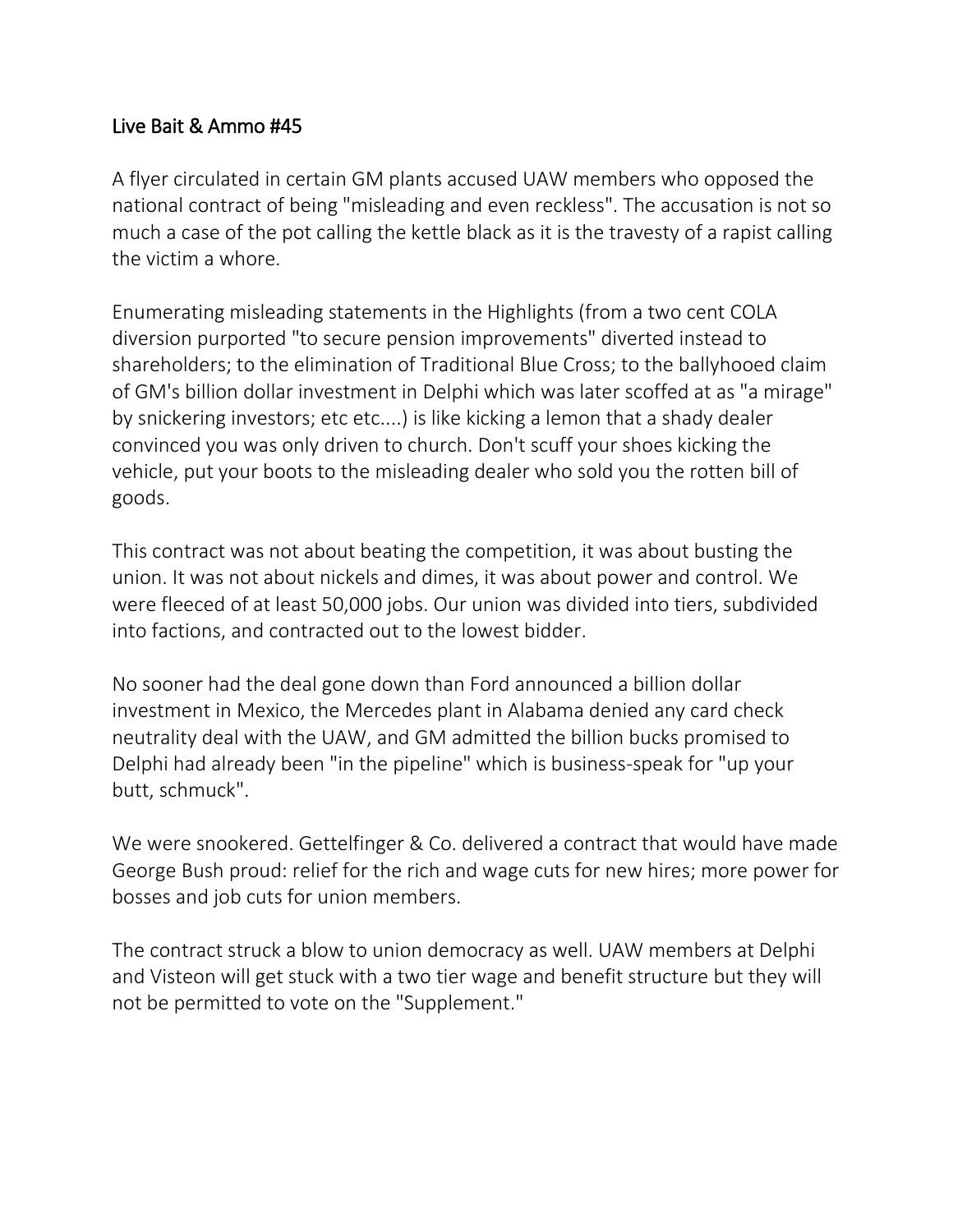Art.19 Sec.4 of the UAW Constitution: "National agreements and the supplements thereof shall be ratified by the Local Unions involved." But the Rollover Caucus has never shown much regard for the UAW Constitution.

Two tier is a controversial issue. The International reduced the risk of rejection by combining the vote of Delphi and GM (also Visteon and Ford). The International justified the combined vote on the assertion that the Delphi contract "mirrors in all respects, the 2003-2007 UAW-GM National Agreement." Two tier is a major distortion in the "mirror" and a backward reflection of our union as a "social movement."

The combined vote amounted to a gerrymander that effectively disenfranchised members at Delphi who were outnumbered by GM almost four to one. "No" votes at Delphi were easily over rode by misled GM workers. Consequently, Delphi workers who opposed the contract knew that their votes would not count.

Most members at GM were unaware that the two separate votes were combined. Nor were they informed that Delphi workers would not be permitted to vote on the two tier supplement. As a result, they did not realize that by ratifying their own contract they would be stabbing their brothers and sisters in the back. UAW members who informed GM workers what would happen to Delphi were accused of "misleading" behavior by rollover flunkies pandering for International appointments.

The Misleaders claimed this contract is a "product of the times" and "That is why we must become more active politically......to change the economic and political priorities in this country"

Democracy is the Misleaders' answer to everything except International appointments. Nepotism is the guiding light on that stage. Three of Owen Bieber's sons have International appointments. Gifted children are such a blessing.

As a product of the times, loss of market share is a ringer not a reason for concessions. GM makes more cars than they did twenty years ago with half the workforce. Fewer jobs will not win more market share, but the Rollover Caucus swapped so many jobs in these negotiations the corpos eagerly slapped down three thousand smackers for every swinging turkey neck.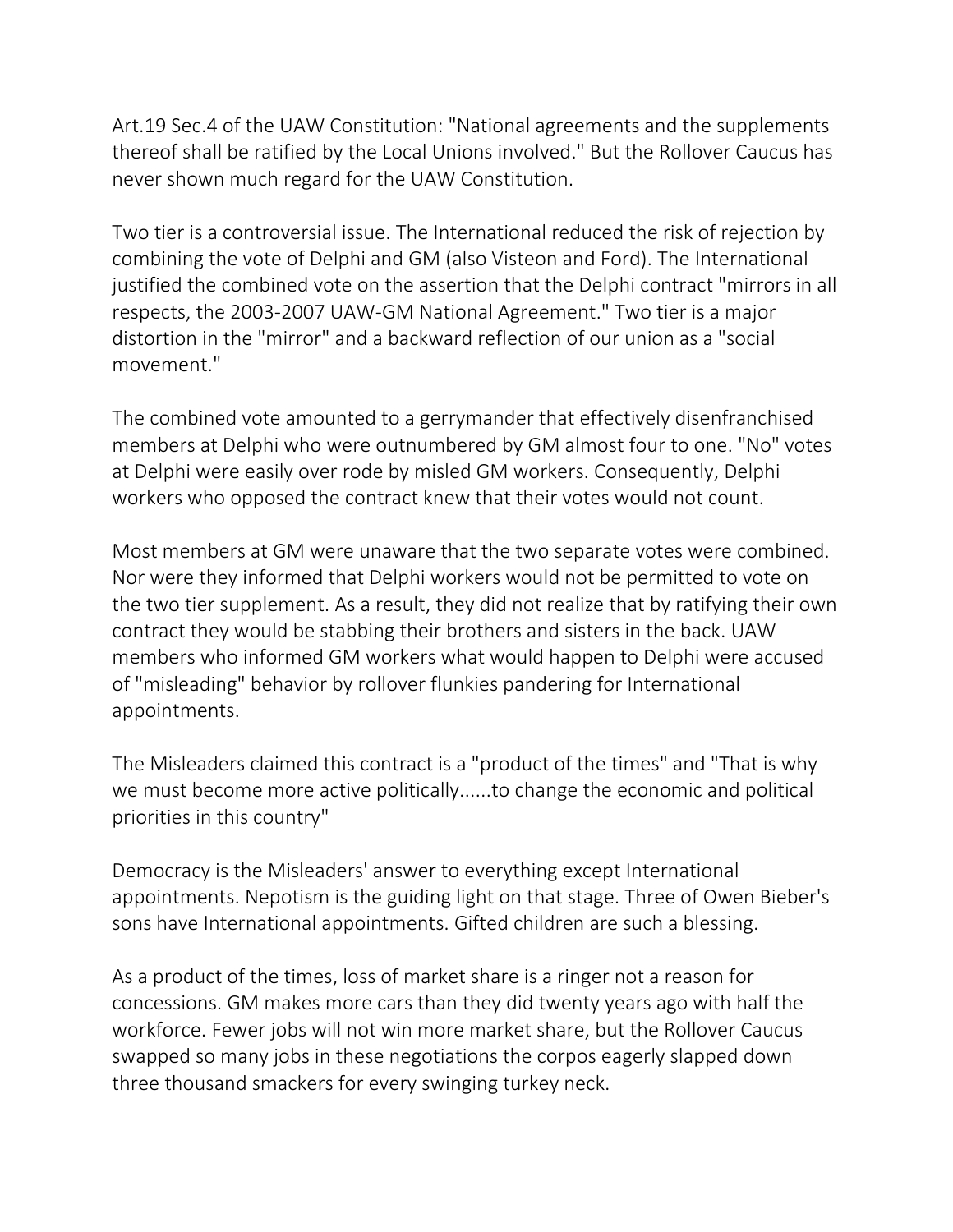Misleaders blame unfair labor laws and a government that serves corporate interests for their failure to organize and bargain in solidarity. The porkchoppers should look in the mirror.

Who wants to join a union that brags about its partnership with the bosses? Who wants to support a union that degrades new hires and refers to the legacy of retirees as a burdensome cost? Who wants to fight for a union that denies members the right to vote on supplements of the contract that will shatter solidarity forever? Who wants to be loyal to leaders who don't defend equality? How can we organize workers with anti union policies?

The success of the Labor Movement in the 30's and the Civil Rights Movement in the 60's wasn't won by elections, it was won by confrontation and direct action. If you want to organize, fight the boss, win grievances, stop trading jobs for wages, and start treating all workers as equals, not tiers to be stepped on. Gettelfinger has abandoned grass roots organizing because he's more comfortable with the bosses. He trades confrontation for neutrality and solidarity for wages rewarded in a descending scale of competitive disparity. Company-union partnership is not an organizing strategy, it's the counsel of traitors.

The Misleaders wrote: "Attendance, Work Rules, and Classifications: These provisions can only be changed at the Local level and we are holding strong to protect our members in these areas."

Who's behind the wheel of this reckless disinformation vehicle, this Hummer of spin? The Rollover Caucus pits Local against Local in cutthroat competition to concede on work rules that retirees fought long and hard to win. The rules that make jobs humane and the distribution of work fair will be tossed to the hogs.

Does any Local imagine they won't be dragged down? If you want new products you must compete with concessions. There is no "protection" when the Rollover Caucus bulldozes Locals into dog eat dog anti union competition.

Contract Highlights of the International Staff Council, the union that represents UAW International staff to their employers, the UAW International staff, (that's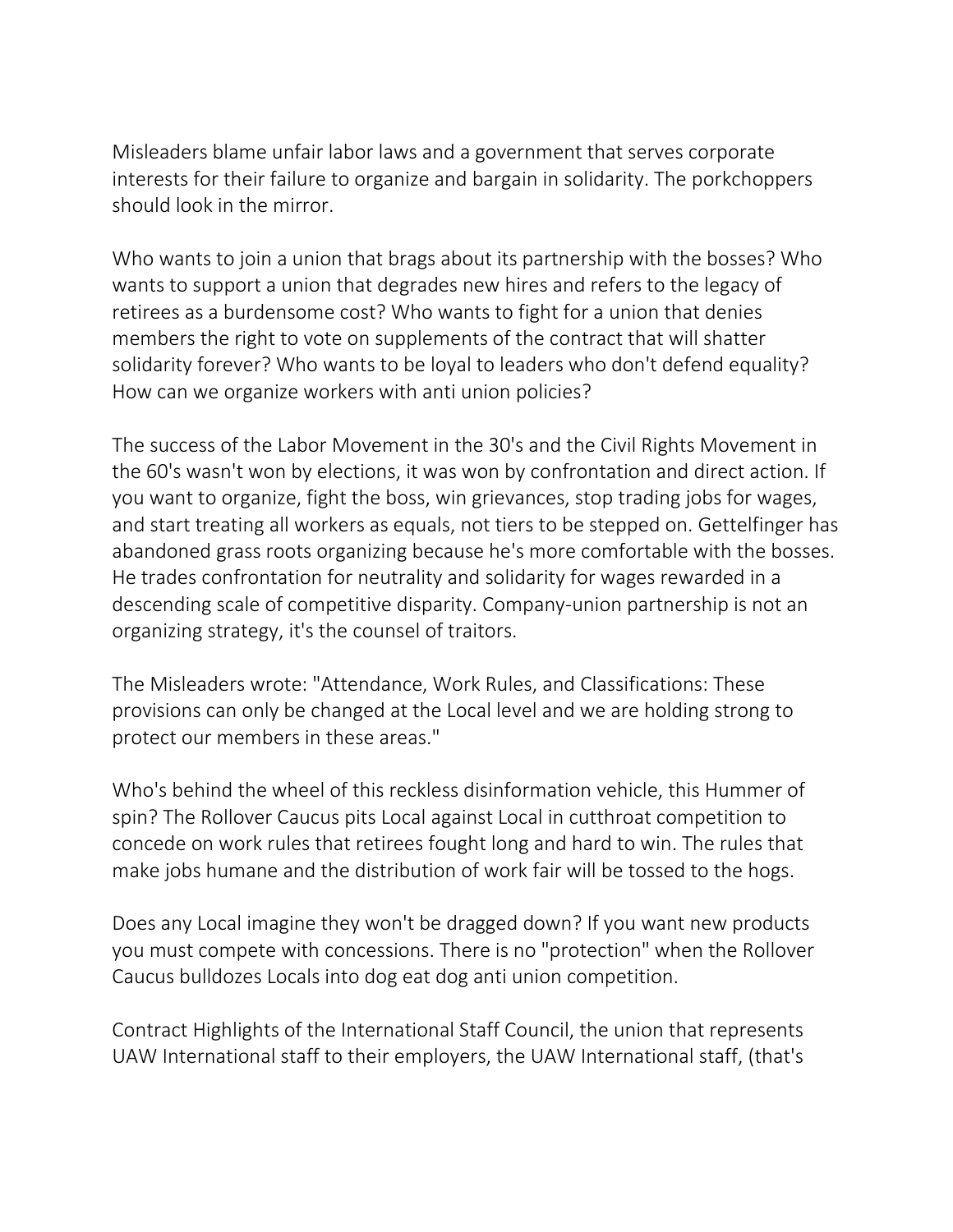right they bargain with themselves) does not have any language on work rules or absenteeism. Nice work if you can get it.

After two tier is established at Delphi and Visteon, I predict, the suppliers will set up shop in departments leased to them by GM or Ford assembly plants. Modules will be outsourced to these on-site maquiladoras and second tier UAW members will deliver finished products direct to the assembly line just in time. Welcome to Yellowstone, and be sure to thank the Misleaders on your way out the door.

Ford and GM Locals will have no bitch to pitch as they ratified the agreement to establish a two tier wage and invest a billion bucks with the second tier labor brokers. Where did they think the promised "new work" was going to come from? Increased market share?

Lastly, the Misleaders actually had the audacity to claim this contract gives us job security. The Rollover Caucus has never enforced Secure Employment Levels. GM and Delphi owe us tens of thousands of jobs but there has never been an effort to honor that obligation. Instead the Corps will eliminate tens of thousands of jobs with the blessing of the Misleaders. We don't get job security, we get bribed to sign contracts, we get paid to sit in job banks, we get joint funded appointees, and with two tier we give bosses incentive to fire us.

Members of UAW Local 2151 voted the national contract down two to one. We filed appeals against the decisions to combine the ratification vote and deny our right to vote on the two tier "Supplement". It's better to fight back than to take it lying down. It's a matter of self respect.

UAW members, Rod Underhill and Dan Smith, felt betrayed by the two tier supplement and "the deceitful and under handed way in which the ratification process was handled." They mailed their 25 year UAW rings (a gift from Local 2151) to Ron Gettelfinger with a letter.

"We had anticipated for years wearing these rings with pride. They are symbols of achievement not unlike a college diploma or a journeyman's card. They cannot be bought. It is our hope that they will be reminders to you that honesty, integrity, and respect are still as important to us who work on the shop floor today as when our Union was first formed. If you do not want them for this purpose, feel free to